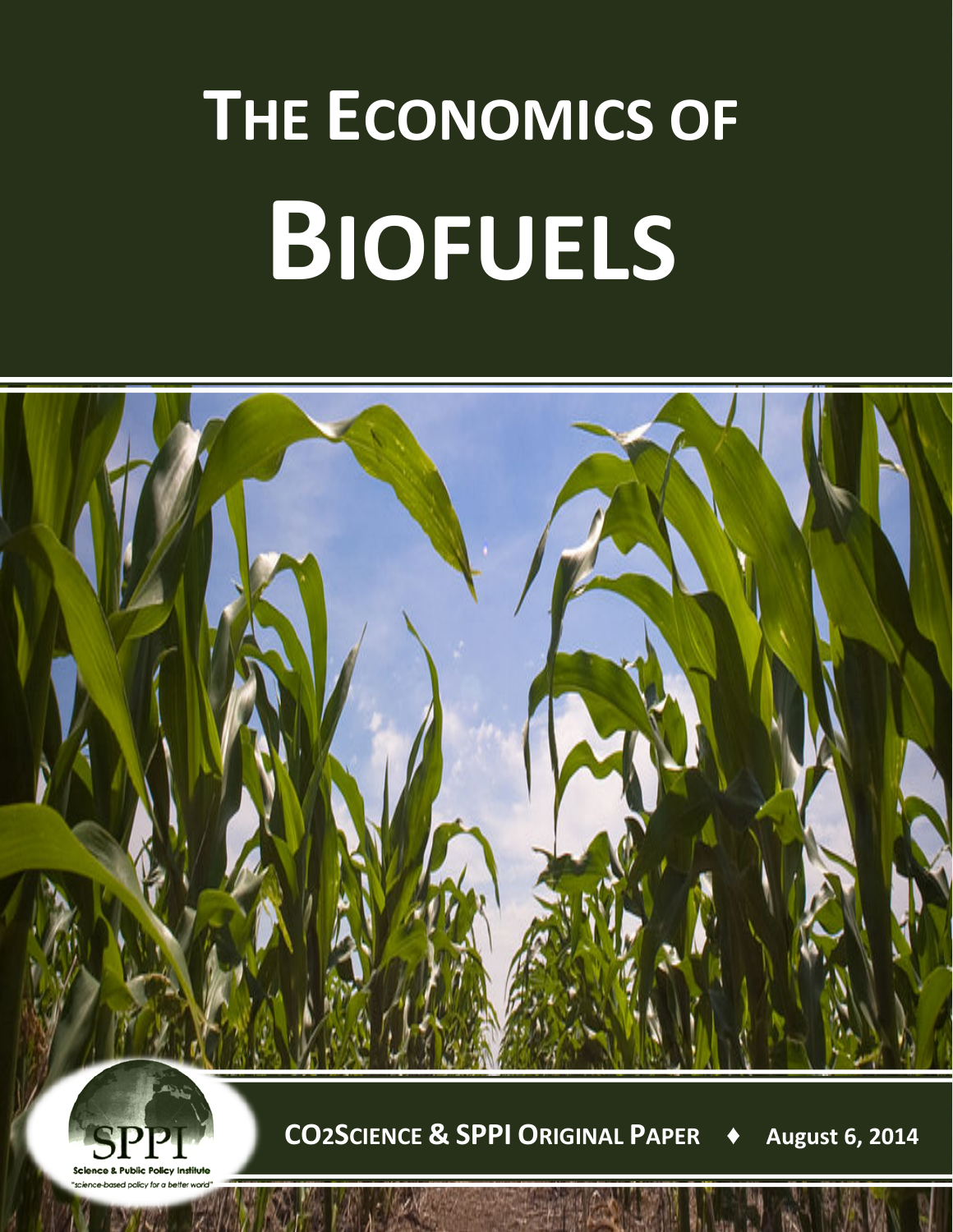## **THE ECONOMICS OF BIOFUELS**

**Citation**: Center for the Study of Carbon Dioxide and Global Change. "The Economics of Biofuels." Last modified August 6, 2014. [http://www.co2science.org/subject/b/summaries/biofuelseconomics.php.](http://www.co2science.org/subject/b/summaries/biofuelseconomics.php)

Aside from rejecting biofuel expansion and use for environmental reasons (see [Biofuels \(Land](http://www.co2science.org/subject/b/biofuelslandwater.php)  [and Water Concerns\)](http://www.co2science.org/subject/b/biofuelslandwater.php)<sup>[1](#page-1-0)</sup> and **[Biofuels \(Miscellaneous\)](http://www.co2science.org/subject/b/biofuels.php)**<sup>[2](#page-1-1)</sup> in our Subject Index), the production and use of biofuels from an economic perspective does not make much sense either.

Proponents of biofuels say their increased production will increase the supply of transportation fuels and therefore lead to lower prices. Critics of biofuels point out ethanol often costs more, not less, than gasoline, either because of production costs or supplies that can't keep pace with government mandates, and therefore leads to higher prices at least in the short run.

Ethanol has only two-thirds the energy content of gasoline, which makes it a poor value for most consumers. The production cost of ethanol (which is only one component in determining its price) has fallen as a result of technological innovation and economies of scale, but some properties of ethanol continue to make it expensive compared to gasoline. Transportation costs for ethanol, for example, are high because it picks up water as it travels through pipelines, diluting the ethanol and corroding the pipelines. Therefore, it has to be trucked to the Northeast and along the Gulf Coast. Ethanol must be kept in a different container at the terminal and is blended into the gasoline in the truck on its way to the retailer from the terminal. This has caused regional shortages, further increasing the retail prices in these areas (Dircksen, 2006).

**Aside from rejecting biofuel expansion and use for environmental reasons, the production and use of biofuels from an economic perspective does not make much sense either.**

Ethanol also has been promoted as a fuel additive to reduce emissions. It reduces carbon monoxide in older vehicles and dilutes the concentration of aromatics in gasoline, reducing emissions of toxins such as benzene. Because ethanol has only two-thirds the energy content of gasoline, however, it seriously reduces fuel economy, and increases the emissions of air toxins such as aldehydes. In some areas, the use of 10 percent ethanol blends may increase ozone due to local atmospheric conditions (Niven, 2004).

Ethanol also is promoted as a "homegrown" and renewable energy source, so using more of it could help reduce a country's dependency on foreign oil, which in turn might lead to positive

<span id="page-1-0"></span>http://www.co2science.org/subject/b/biofuelslandwater.php.<br>http://www.co2science.org/subject/b/biofuels.php.

<span id="page-1-1"></span>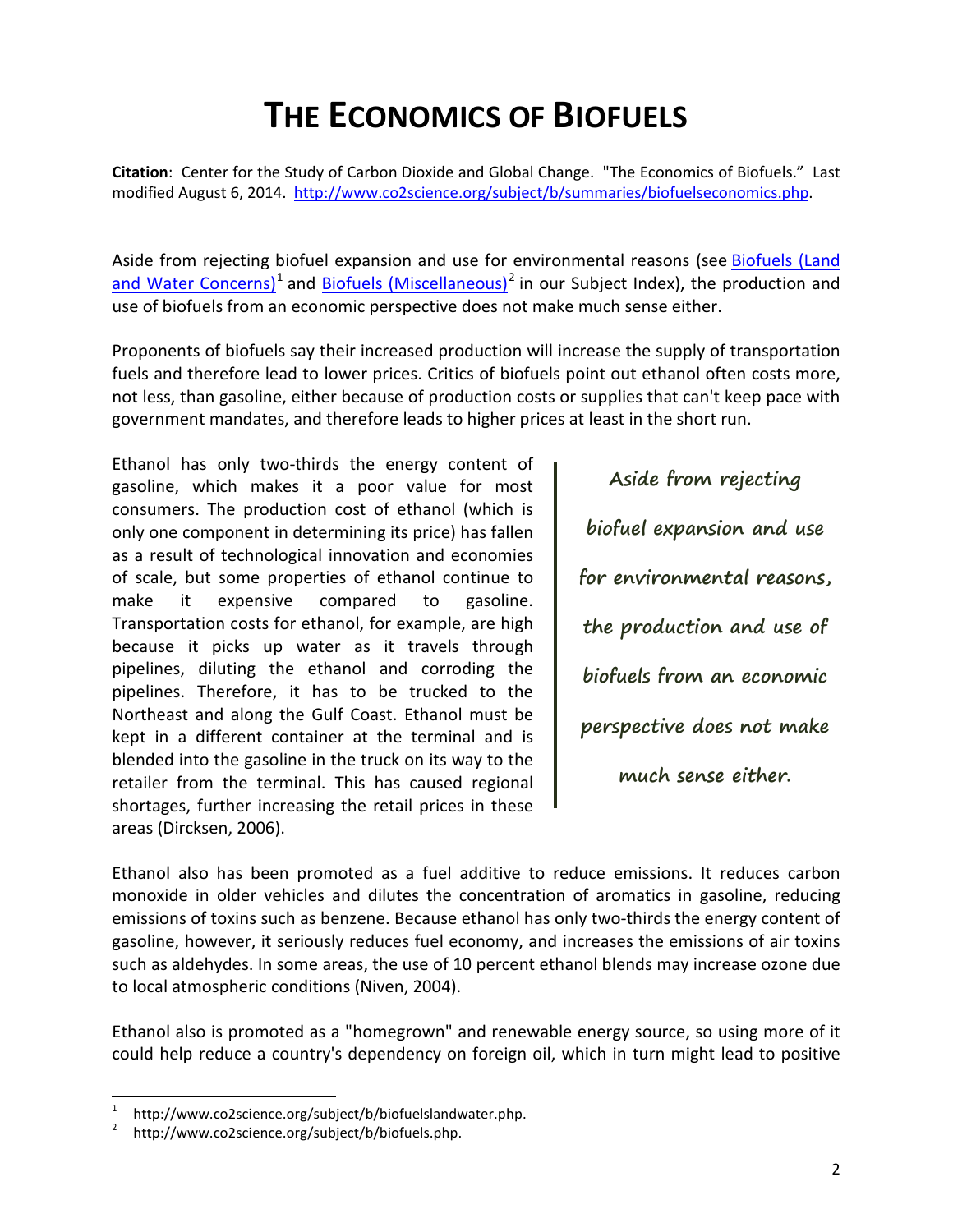effects on international relations. But ethanol used in the U.S. mostly supplants oil from domestic suppliers, which is more expensive than foreign oil, and leaves the country's dependency on foreign oil the same or even makes it higher (Yacobucci, 2006). Rural communities benefit from the economic boost that comes from higher prices for corn and the jobs created by ethanol plants, but those economic benefits come at a high price in terms of higher food prices and tax breaks financed by government debt or higher taxes on other goods and services.

Biofuel refineries compete with livestock growers and food processors for corn, soybeans, and other feedstocks usually used to produce biofuels in the United States, leading to higher animal feed and ingredient costs for farmers, ranchers, and food manufacturers. Some of that cost is eventually passed on to consumers. A study by the Congressional Budget Office (CBO) found "the demand for corn for ethanol production, along with other factors, exerted upward pressure on corn prices, which rose by more than 50 percent between April 2007 and April 2008. Rising demand for corn also increased the demand for cropland and the price of animal feed" (CBO, 2009). The CBO estimated that increased use of ethanol "contributed between 0.5 and 0.8 percentage points of the 5.1 percent increase in food prices measured by the consumer price index (CPI)."

Johansson and Azar  $(2007)^3$  $(2007)^3$  analyzed what they called the "food-fuel competition for bio-productive land," developing in the process "a long-term economic optimization model of the U.S. agricultural and energy system," wherein they found the competition for land to grow crops for both food and fuel production leads to a situation where "prices for all crops as well as animal

**A study by the Congressional Budget Office (CBO) found the demand for corn for ethanol production, along with other factors, exerted upward pressure on corn prices, which rose by more than 50 percent between April 2007 and April 2008.**

products increase substantially." Similarly, Doornbosch and Steenblick (2007) say "any diversion of land from food or feed production to production of energy biomass will influence food prices from the start, as both compete for the same inputs. The effects on farm commodity prices can already be seen today. The rapid growth of the biofuels industry is likely to keep these prices high and rising throughout at least the next decade (OECD/FAO, 2007)."

[Runge and Senauer \(2007\)](http://www.co2science.org/articles/V10/N39/EDIT.php)<sup>[4](#page-2-1)</sup> report corn-based ethanol in the United States *already* "takes so much supply to keep ethanol production going that the price of corn-and those of other food staples-is shooting up around the world." To put this in perspective, they write "filling the 25 gallon tank of an SUV with pure ethanol requires over 450 pounds of corn-which contains

<span id="page-2-1"></span><span id="page-2-0"></span>http://www.co2science.org/articles/V10/N39/EDIT.php.<br>http://www.co2science.org/articles/V10/N39/EDIT.php.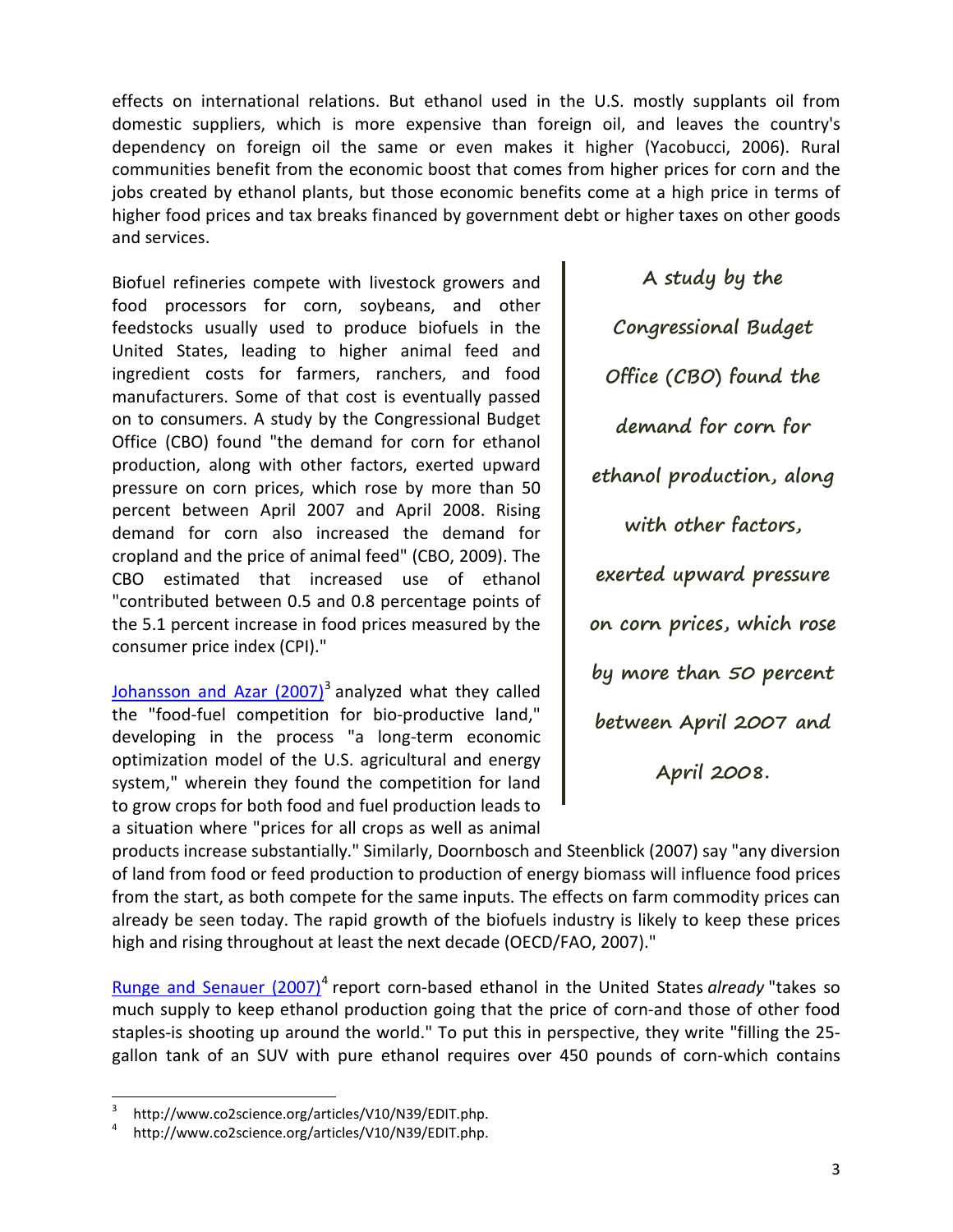enough calories to feed one person for a year." Rising prices caused food riots to break out in Haiti, Bangladesh, Egypt, and Mozambique in April 2008, prompting Jean Ziegler, the United Nations' "special rapporteur on the right to food," to call using food crops to create ethanol "a crime against humanity" (CNN, 2008). Jeffrey Sachs, director of Columbia University's Earth Institute, said at the time, "We've been putting our food into the gas tank-this corn-to-ethanol subsidy which our government is doing really makes little sense" (Ibid.). Former U.S. President William Clinton was quoted by the press as saying "corn is the single most inefficient way to produce ethanol because it uses a lot of energy and because it drives up the price of food" (Ibid.). Unfortunately, as the CBO report concluded a year later, corn is likely to remain the main source of ethanol for quite some time as "current technologies for producing cellulosic ethanol are not commercially viable" (CBO, 2009).

Bryan *et al.* (2010)<sup>[5](#page-3-0)</sup> state first-generation biofuels are an existing, scalable form of renewable energy of the type "urgently required to mitigate climate change," which is an important thing to remember about their mindset in light of the findings and implications of their work. Continuing, Bryan *et al*. "assessed the potential benefits, costs, and trade-offs associated with biofuels agriculture to inform bioenergy policy." More specifically, they indicate they "assessed different climate change and carbon subsidy scenarios in an 11.9 million hectare region in southern Australia," where they "modeled the spatial distribution of agricultural production, full life-cycle net greenhouse gas (GHG) emissions and net energy, and economic profitability for both food agriculture (wheat, legumes, sheep rotation) and biofuels agriculture (wheat, canola rotation for ethanol/biodiesel production)."

The three Australian researchers report finding "biofuels agriculture was more profitable over an extensive area of the most productive arable land," producing "large quantities of biofuels" that "substantially increased economic profit." But they add the end result was "only a modest net GHG abatement" that had "a negligible effect on net energy production." In addition, they indicate the economic profit was largely due to "farm subsidies for GHG mitigation," and whatever benefits were accrued came "at the cost of substantially reduced food and fiber production."

Such findings suggest it is only on the most productive arable land that biofuel agriculture turns a profit; and that profit comes not from normal economic considerations, but from farm subsidies paid by the government or the population at large. And the usurpation of the most productive arable land for biofuel production means there is an additional cost of reduced food and fiber production, which results in higher prices for these essential commodities, which prices are also paid by the population at large. Furthermore, there is a negligible effect of biofuels on net energy production. Consequently, "if biofuels are to be embraced," as Bryan *et al*. comment in concluding their assessment of the issue, "additional policy design features and institutions are required to support farm subsidies." And for this fact to be admitted by scientists who feel that first-generation biofuels are urgently required says a lot about their brutal honesty in publishing their not-so-glowing findings about biofuel costs and effectiveness.

<span id="page-3-0"></span> <sup>5</sup> http://www.co2science.org/articles/V14/N6/B1.php.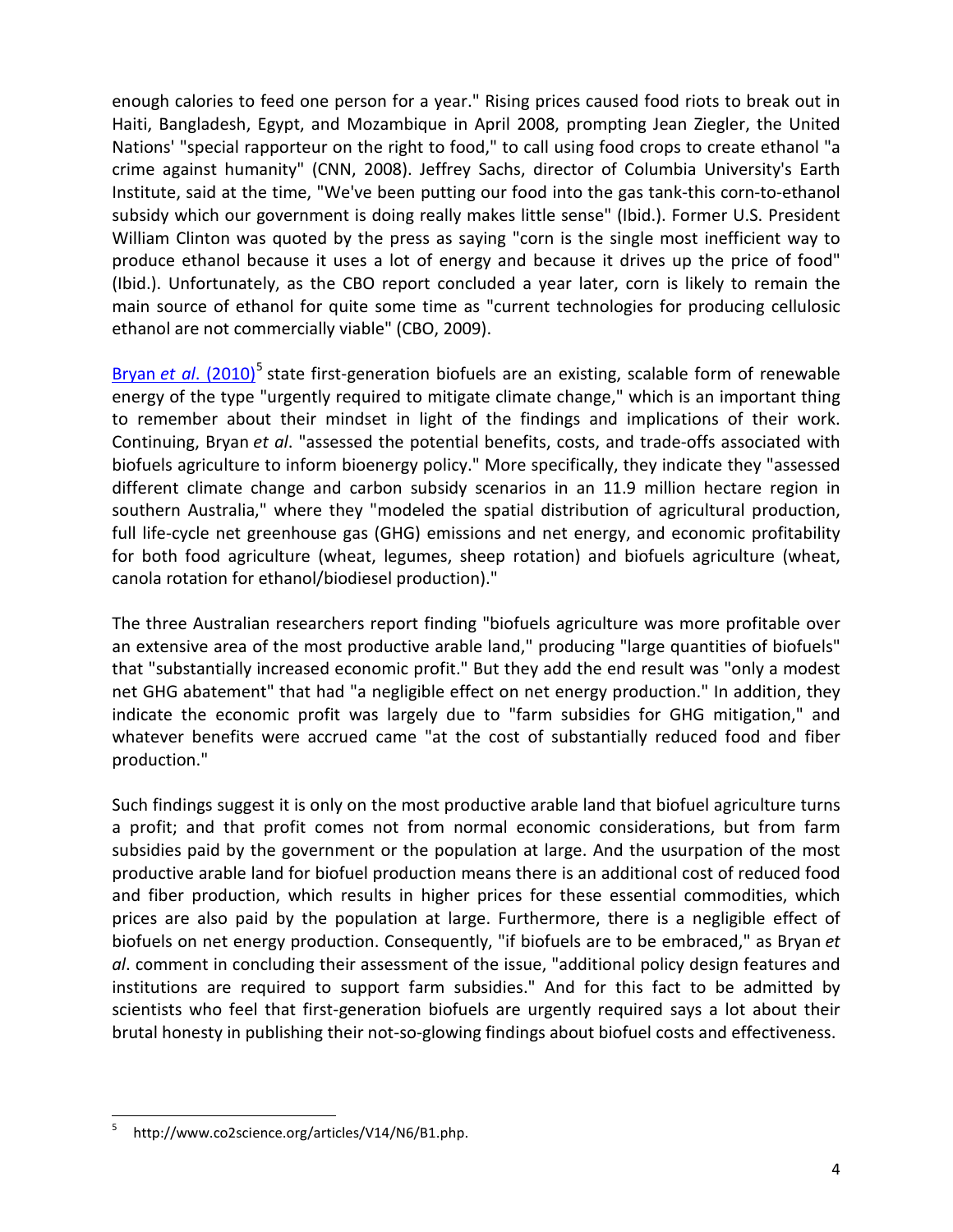[Jaeger and Egelkraut \(2011\)](http://www.co2science.org/articles/V15/N21/EDIT.php)<sup>[6](#page-4-0)</sup> note renewable energy promotion, and especially that of biofuels, "has become a policy priority in many countries," but they remark "only recently has attention been drawn to some of the effects of biofuels on food prices, energy use, land-use change and carbon emissions." Thus, in an effort to "illuminate this information in ways that will inform good policy decisions," they proceed to examine biofuels from an economic perspective that "evaluates the merits of promoting biofuel production in the context of the policies' multiple objectives, life-cycle implications, pecuniary externalities, and other unintended consequences." And they do this by seeking answers to two key questions: (1) "How do the costs of biofuels compare to other options?" and (2) "Can biofuels be made available on a large enough scale to make significant progress toward those goals?"

When all is said and done, the two academics from Oregon State University's Department of Agricultural and Resource Economics state their analysis "raises doubts about biofuels in relation to the specific objectives for which they have been promoted," while noting "as a means of reducing fossil fuel use and greenhouse gas emissions, domestic production of biofuels in the United States is found to be 14-31 times as costly as alternatives like a gas tax increase or promoting energy efficiency improvements." In addition, they find "the scale of biofuels' potential contribution toward U.S. energy and climate policy goals is extremely small," stating the contributions of the mandates of the Energy Independence and Security Act of 2007 to the underlying goals of reduced fossil fuel use and reduced greenhouse gas emissions "are negligible."

**The "most striking result," as they continue "may be the lack of evidence that biofuel policies can be expected to achieve significant reductions in greenhouse gas emissions, and that they may actually increase emissions."**

But the "most striking result," as they continue "may

be the lack of evidence that biofuel policies can be expected to achieve significant reductions in greenhouse gas emissions, and that they may actually increase emissions." Summing things up, therefore, they conclude "judged on the basis of reducing fossil fuel use and greenhouse gas emissions," their results suggest U.S. biofuel policies "have been ineffective and highly costly, producing negligible reductions in fossil fuel use and significant increases, rather than decreases, in greenhouse gas emissions."

[Diffenbaugh](http://www.co2science.org/articles/V15/N48/EDIT.php) *et al.* (2012)<sup>[7](#page-4-1)</sup> analyzed the response of U.S. corn markets to climate volatility under various alternative energy futures, one of which envisions "a binding renewable fuels standard for corn ethanol and capacity constraints on ethanol absorption." Although this scenario was initially viewed as a strong positive element of both agricultural and environmental policy, the four U.S. researchers found a binding mandate of this nature likely "enhances the sensitivity to

<span id="page-4-0"></span>http://www.co2science.org/articles/V15/N21/EDIT.php.<br>http://www.co2science.org/articles/V15/N48/EDIT.php.

<span id="page-4-1"></span>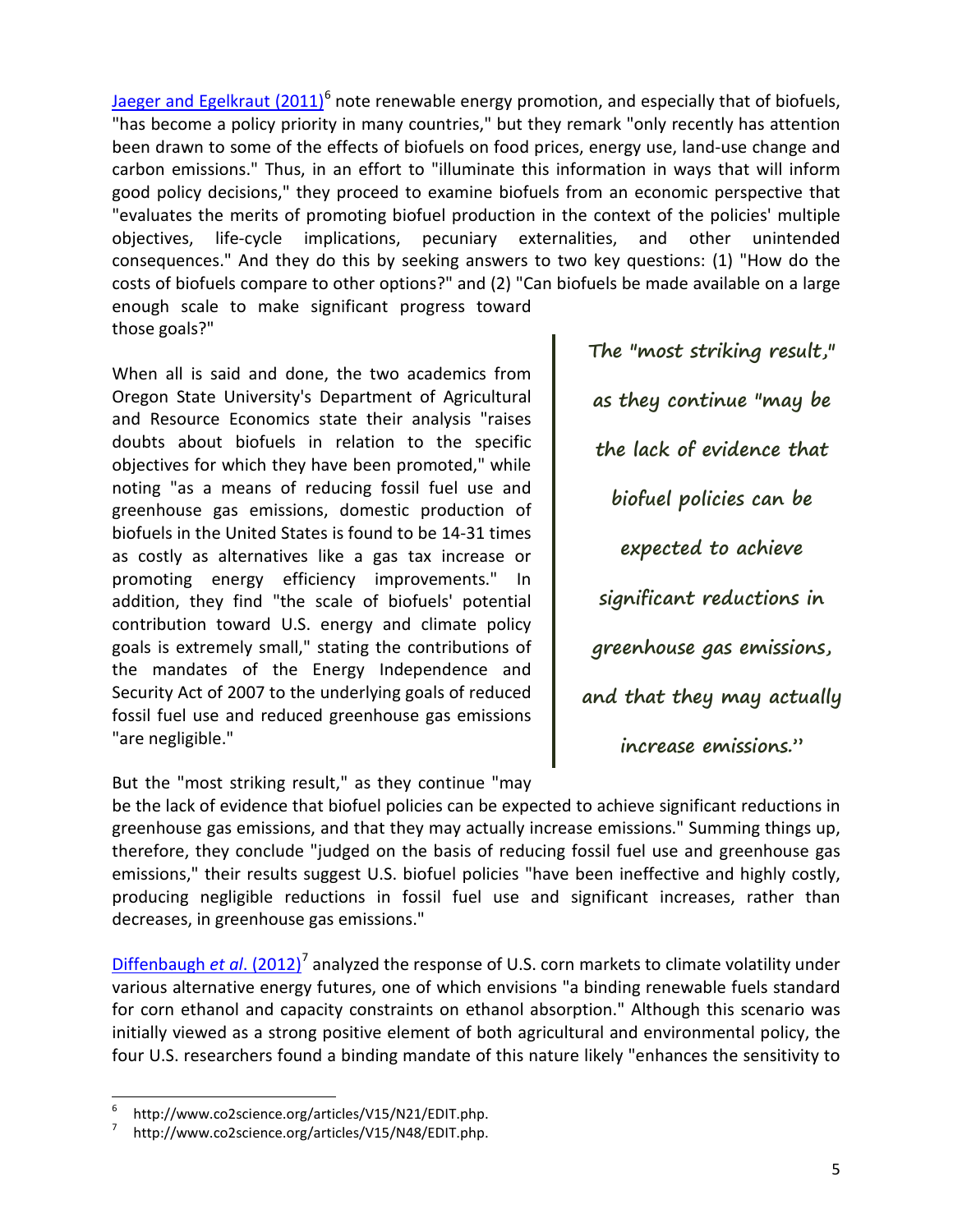climate change by more than 50%," with the result that it could well "cause U.S. corn price volatility to increase by more than 50% in response to historical supply shocks in the domestic market," citing Hertel and Beckman (2011).

The underlying phenomenon responsible for this unwanted consequence is the fact, as Diffenbaugh *et al*. describe it, that a biofuel mandate will "amplify the price response to yield volatility by promoting market inelasticity." And they thus conclude such policy decisions "could substantially exacerbate the impacts of climate change, even for the relatively modest levels of global warming that [they believe] are likely to occur over the near-term decades."

As for what would happen if the risk-laden biofuel mandate were eliminated, Diffenbaugh *et al*. write "in the context of the 2020 economy and low oil prices, elimination of the biofuels mandate reduces corn price volatility from 41 to 32% in the historic [past] climate, whereas elimination of the mandate reduces price volatility from 200 to 109% in the future-climate/lowoil-price scenario." And they thus conclude some of the policy decisions the United States might make "could substantially exacerbate the impacts of climate change, even for the relatively modest levels of global warming that are likely to occur over the near-term decades."

Given the above, it would appear that the dream of growing the fuel required to keep the engines of *industry* humming -- as well as the engines that enable many of our leisure pursuits - - is simply too good to be true.

## **REFERENCES**

Bryan, B.A., King, D. and Wang, E. 2010. Biofuels agriculture: landscape-scale trade-offs between fuel, economics, carbon, energy, food, and fiber. *Global Change Biology Bioenergy* **2**: 330-345.

CBO. 2009. The impact of ethanol use on food prices and greenhouse-gas emissions. Congressional Budget Office. April.

CNN. 2008. Riots, instability spread as food prices skyrocket. April 14. http://www.cnn.com/2008/WORLD/americas/04/14/world.food.crisis/ Accessed 4 May 2009.

Dircksen, J. 2006. Ethanol: bumper crop for agribusiness, bitter harvest for taxpayers. *Policy Paper* #121. National Taxpayers Union. July 20.

Doornbosch, R. and Steenblick, R. 2007. Biofuels: is the cure worse than the disease? Organization for Economic Cooperation and Development. Paris.

Hertel, T.W. and Beckman, J. 2011. In: Zivin, J.G. and Perloff, M. (Eds.). *The Intended and Unintended Effects of U.S. Agricultural and Biotechnology Policies*. NBER and University of Chicago Press, Chicago, Illinois, USA.

Jaeger, W.K. and Egelkraut, T.M. 2011. Biofuel economics in a setting of multiple objectives and unintended consequences. *Renewable and Sustainable Energy Reviews* **15**: 4320-4333.